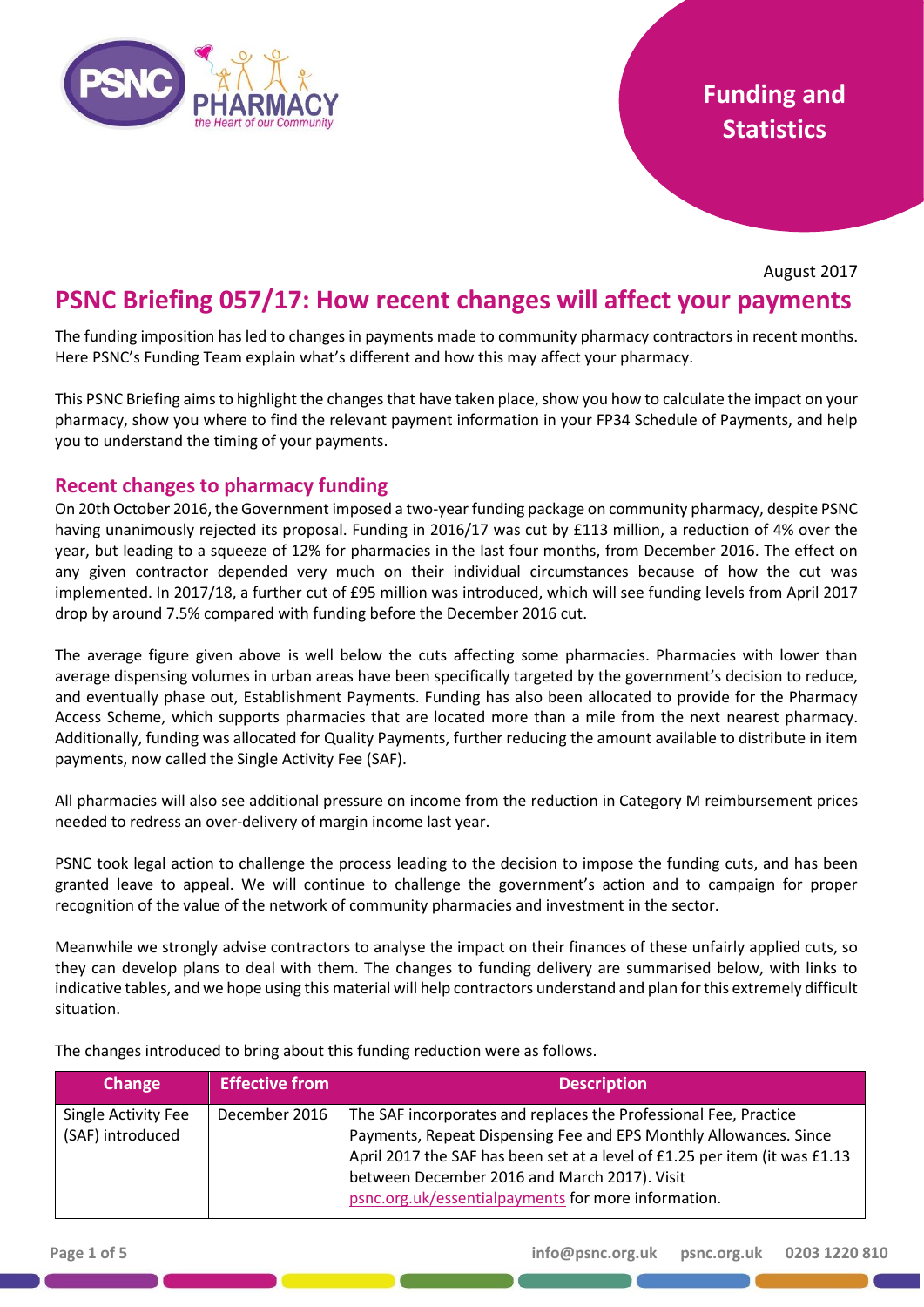

| Establishment<br>Payment reduction                                                               | December 2016                                   | Pharmacies who dispense 2,500 prescription items or more in any month<br>will continue to receive an Establishment Payment, but at a reduced<br>level. There was a reduction of 20% from December, followed by a 40%<br>reduction from April 2017. As part of this change, the facility to claim<br>top-up payments was also removed. Visit psnc.org.uk/fundingchanges<br>for more information.                                                                                                                                                                                                                                                                                                                                                                                            |
|--------------------------------------------------------------------------------------------------|-------------------------------------------------|--------------------------------------------------------------------------------------------------------------------------------------------------------------------------------------------------------------------------------------------------------------------------------------------------------------------------------------------------------------------------------------------------------------------------------------------------------------------------------------------------------------------------------------------------------------------------------------------------------------------------------------------------------------------------------------------------------------------------------------------------------------------------------------------|
| <b>Pharmacy Access</b><br>Scheme (PhAS)<br>introduced                                            | December 2016                                   | The Department of Health states that PhAS aims to ensure that a<br>baseline level of patient access to NHS community pharmacy services is<br>protected. Community pharmacies who qualify for PhAS receive an<br>additional monthly payment. The exact payment received is based on<br>the funding the PhAS pharmacy received in 2015/16, minus an efficiency<br>saving of 1% in 2016/17 and 3% in 2017/18. Visit psnc.org.uk/phas for<br>more information.                                                                                                                                                                                                                                                                                                                                 |
| <b>Quality Payments</b><br>Scheme introduced                                                     | April 2017                                      | This scheme makes payments to community pharmacies that meeting<br>certain gateway and quality criteria. Payments will be made to eligible<br>pharmacies depending on how many quality criteria they have met (or<br>the number of 'points' earned). Each pharmacy can achieve a maximum<br>of 100 points, with the value of each set at £64 - meaning a maximum of<br>£6,400 could be payable across the year.                                                                                                                                                                                                                                                                                                                                                                            |
| <b>NHS Urgent</b><br><b>Medicine Supply</b><br><b>Advanced Service</b><br>(NUMSAS)<br>introduced | Phased<br>introduction<br>from December<br>2016 | A national pilot of a community pharmacy Urgent Medicine Supply<br>Service in which patients who contact NHS 111 requesting access to<br>urgently required repeat medicines are routinely referred to community<br>pharmacy. Fees paid for each NHS 111 referral made include a<br>consultation fee of £10 and an administration fee of £2.50. Where a<br>medicine or appliance has been supplied following the consultation, a<br>supply fee of £1.50 will be made for the first item and an additional<br>£0.50 will be paid for each additional item supplied. The cost of<br>medicines or appliances supplied under the service will be reimbursed<br>under the usual Drug Tariff rules and an allowance at the applicable VAT<br>rate will also be paid. This is an Advanced service. |

#### **The impact on your pharmacy**

Since these cuts came into effect contractors have been concerned about the drop in their payments, but the changes seen in payments present a complicated picture made up of many elements, not just the new funding package. Other funding mechanisms are also occurring alongside the cuts, such as the usual ongoing margin recovery by the Department of Health and fluctuations due to the timing of payments, and these plus falling manufacturer prices have put added pressure on pharmacies.

Last year, PSNC's Funding Team supported contractors in preparing for the impact on their income by creating indicative income tables. These tables show the payments an 'average' pharmacy could expect to receive for Essential Services provided under the Community Pharmacy Contractual Framework. The figures, updated following the rise of SAF to £1.25 per item from 1st April 2017, are outlined in relation to dispensing volume.

Find PSNC's Indicative Income Tables at: [psnc.org.uk/incometables](http://psnc.org.uk/incometables)

We also created a calculator which allows contractors to view easily an estimated income simply by entering the number of items dispensed per month. This includes Quality Payments and an option for those eligible for the Pharmacy Access Scheme, as well as a separate tab showing the indicative income tables for any comparisons contractors wish to make themselves.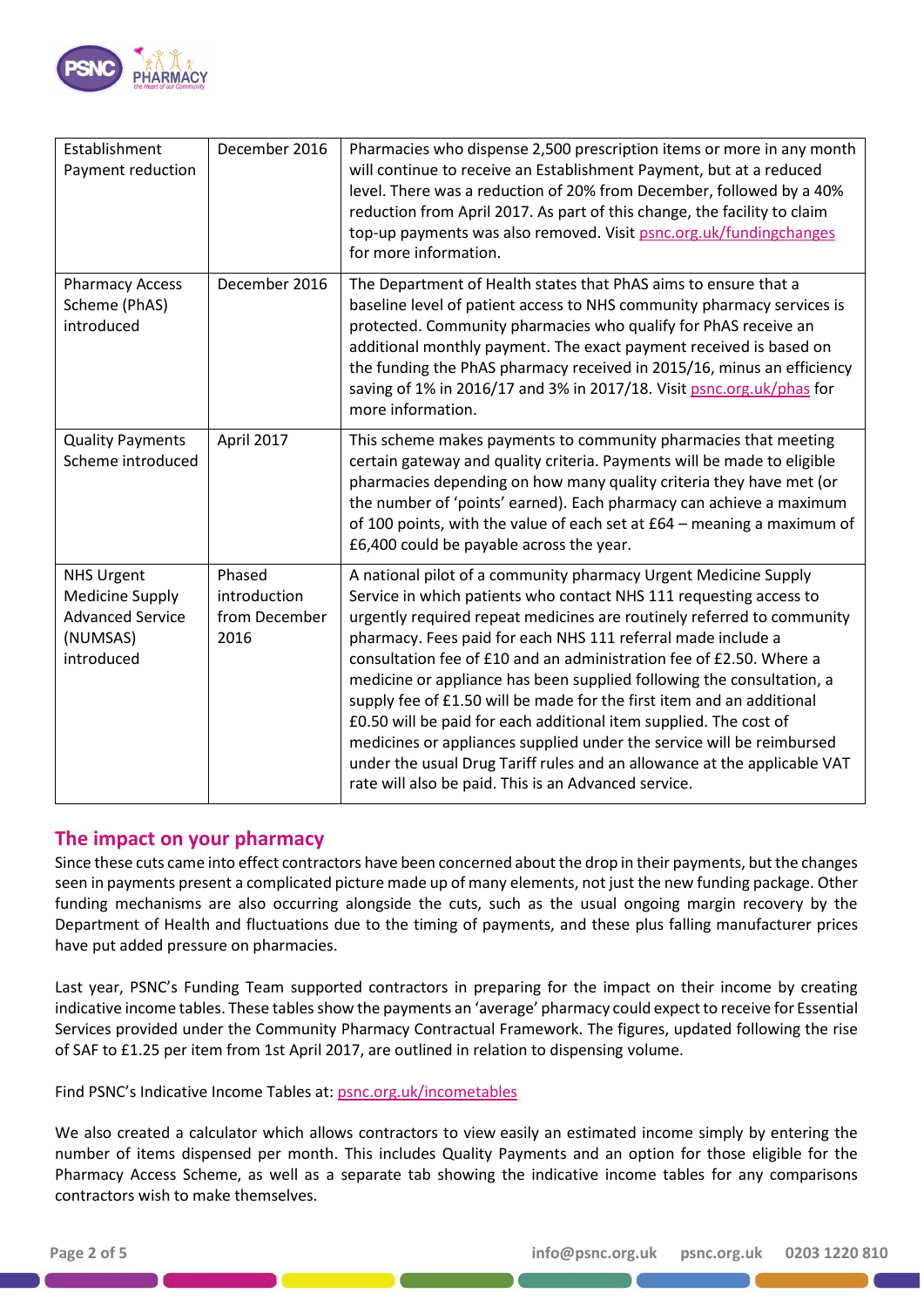

Find PSNC's Indicative Income Calculator at: [psnc.org.uk/incometables](http://psnc.org.uk/incometables)

Please note, payments between pharmacies of the same dispensing volume may differ due to factors such as dispensing mix and additional fees such as fees for controlled drugs and expensive items.

#### **Category M changes**

Unfortunately, the start of August has seen Category M reimbursement prices reduced by £15m per month for a 12 month period. These reductions were implemented to correct overpayments of retained margin for both 2015/16 and 2016/17 but have come at a difficult time for pharmacies.

The £15m per month reduction will represent a drop of around 17-18 pence per item in average item value from current Drug Tariff prices, although the impact on any individual pharmacy may differ from this according to its dispensing mix.

Following this latest funding announcement, PSNC's Funding Team has produced an updated cashflow calculator which contractors may use to estimate the impact of the reductions on their cashflow.

Find PSNC's Cashflow Calculator at: [psnc.org.uk/incometables](http://psnc.org.uk/incometables)

#### **Navigating your Schedule of Payments**

The advance and recovery payment mechanism operated by the Pricing Authority means the effect of all these elements is hard to unpick, plus the impact on an individual pharmacy depends on its prescription volume and dispensing mix (i.e. the combination of medicines its patients are being prescribed). This means that understanding where to find relevant information on your Schedule of Payments has never been more important.

The FP34 Schedule of Payments is a document which provides contractors with a breakdown of reimbursement for drugs and appliances provided against NHS prescriptions as well as the fees paid for dispensing these items and providing related services. The FP34 is split into the following sections:

- **Summary of payment amounts** contains a short summary of details included in the FP34 plus the calculation of your payment for the month.
- **Drug and appliance costs** reimbursement for medicines and appliances, including discount deduction, out of pocket expense claims and payment for contains and consumables.
- **Prescription fees** number of Single Activity Fees plus any additional fees, including unlicensed medicines and controlled drug fees, Establishment Payment and Advanced Service payments.
- **Charges** total of NHS prescription charges levied, including details of FP57 refunds.
- **Details of local amounts authorised by area team** payments authorised by your local NHS England team, usually relating to locally commissioned services and pre-registration training grants.
- **Details of other amounts authorised** any payments not included in the above, such as those relating to the Pharmacy Access Scheme and the Flu Vaccination Service.
- **Prescription data** number of prescription forms and items plus details of the numbers (not fees) relating to Advanced Service consultations undertaken.
- **Items transferred between exempt and chargeable groups** number of prescriptions which have been switched.
- **Summary of expensive items** items which have a basic price equal to or more than £100, but not taking into account any adjustments for broken bulk.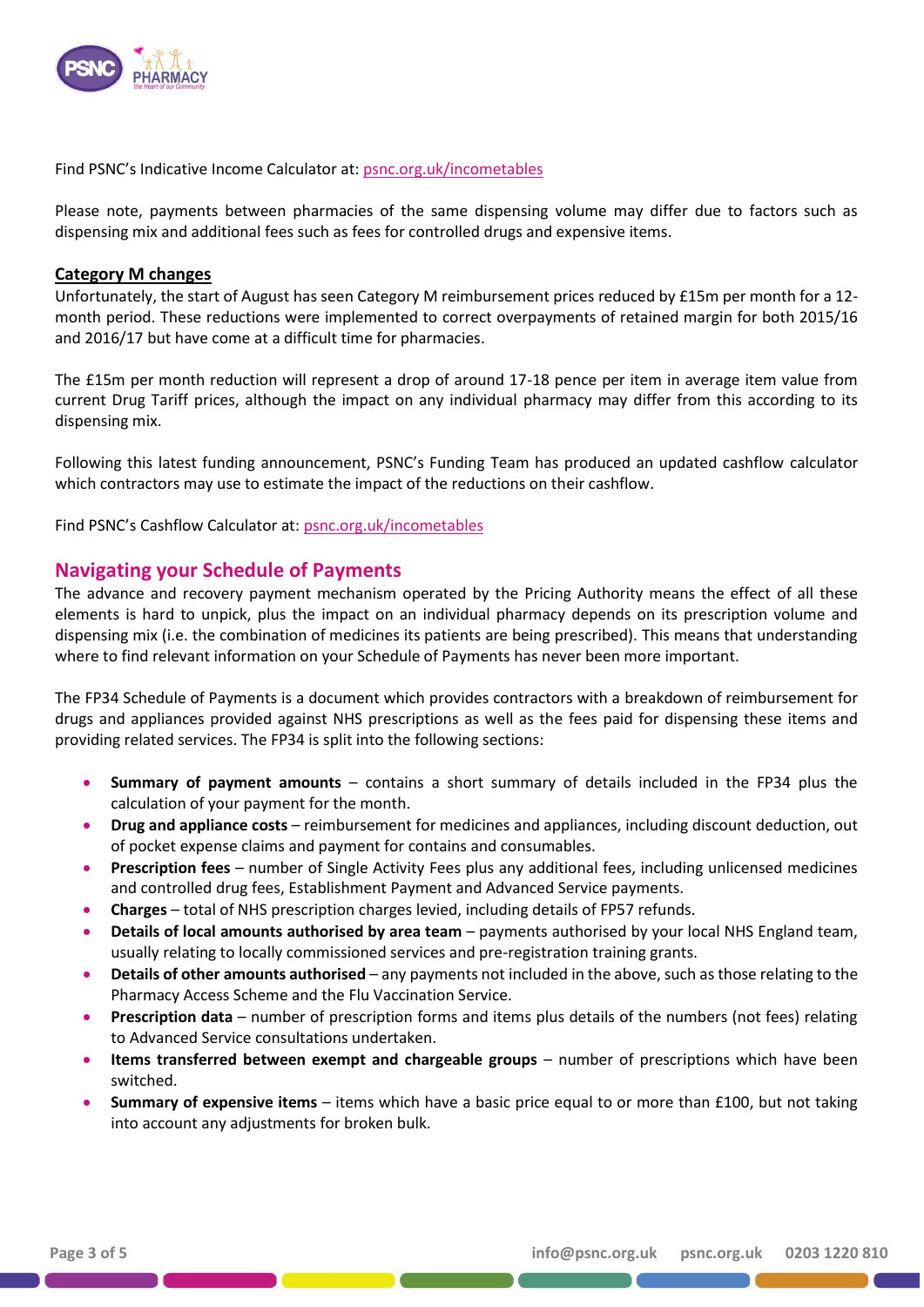

#### **Useful payment information**

| Fee                                                                                      | Where to find it on your FP34                                                                                                                               |
|------------------------------------------------------------------------------------------|-------------------------------------------------------------------------------------------------------------------------------------------------------------|
| <b>Single Activity Fees</b>                                                              | Under the 'Prescription fees' section, labelled as 'Activity payment'.                                                                                      |
| <b>Establishment Payment</b>                                                             | Under the 'Prescription fees' section, labelled as 'Establishment payment'.                                                                                 |
| Quality Payment*                                                                         | Under the 'Details of other amounts authorised' section, labelled as 'Quality Payment'.                                                                     |
| <b>Pharmacy Access Scheme</b><br>Payment**                                               | Under the 'Details of other amounts authorised' section, labelled as 'Pharmacy<br>Access Scheme Payment'.                                                   |
| Payments relating to the<br><b>NHS Urgent Medicine</b><br><b>Supply Advanced Service</b> | Under the 'Details of other amounts authorised' section, labelled as 'Urgent Medicine<br>Reimbursement Payment' and 'Urgent Medicine Remuneration Payment'. |
| Payments relating to the<br><b>Flu Vaccination Service</b>                               | Under the 'Details of other amounts authorised' section, labelled as 'Flu<br>Reimbursement Payment' and 'Flu Remuneration Payment'.                         |

\*Note, payments due from each review point will be paid as part of the full value of services for that month, i.e. payment from April's review point will be paid at the beginning of July and payment from November will be paid at the beginning of February. There will also potentially be a further 'reconciliation payment' made with the final payment for March 2018 (due early June 2017), if there is money remaining from the pot of £75 million available for the scheme in 2017/18.

\*\*In May 2017, the Department of Health announced that some contractors would receive corrected payments due to them under the scheme. An adjustment payment will be made to any contractor who was underpaid in the three months before March 2017 (further details are available from [psnc.org.uk/phas\)](http://psnc.org.uk/phas). This payment will appear in the same section as your regular PhAS payment, but will be labelled as 'Pharmacy Access Scheme Adjustment'.

### **The timing of your payments**

Contractors should also take the time to consider how the timing of their payments may affect their cashflow.

Using the example of the dispensing month of June; prescription forms for items dispensed in June must be submitted to the Pricing Authority for pricing before the 5th of the following month (i.e. July). The pharmacy will then receive an advance payment in early August, which is an estimated 100% of the total payment due calculated based on May's average item value (AIV)\* with a deduction for the value of prescription charges retained by the contractor as declared on the June FP34c submission document.

#### **Advance payment = declared item figures for the month x AIV for previous month**

Once the prescriptions have been processed and total payment calculated by the Pricing Authority, the advance is recovered and balance settled by the third month following the month of dispensing (i.e. the June 2017 advance payment will be recovered with a balancing payment made in early September 2017). Contractors can find their advance payment under the 'Summary of payment amounts' section, labelled as 'Payment on account for'.

\* The AIV is calculated using the total of drug and appliance costs plus dispensing fees, less the value of MUR, NMS and AURs, divided by the total number of fees paid.

As a range of factors can affect a pharmacy's AIV – including changes to fees – the changes to how pharmacies are funded which took effect from 1st December 2016 may have impacted on pharmacies' cashflow at times different to those than contractors had expected.

**Appendix 1** summarises how and when the funding changes will have an impact on your pharmacy's cashflow.